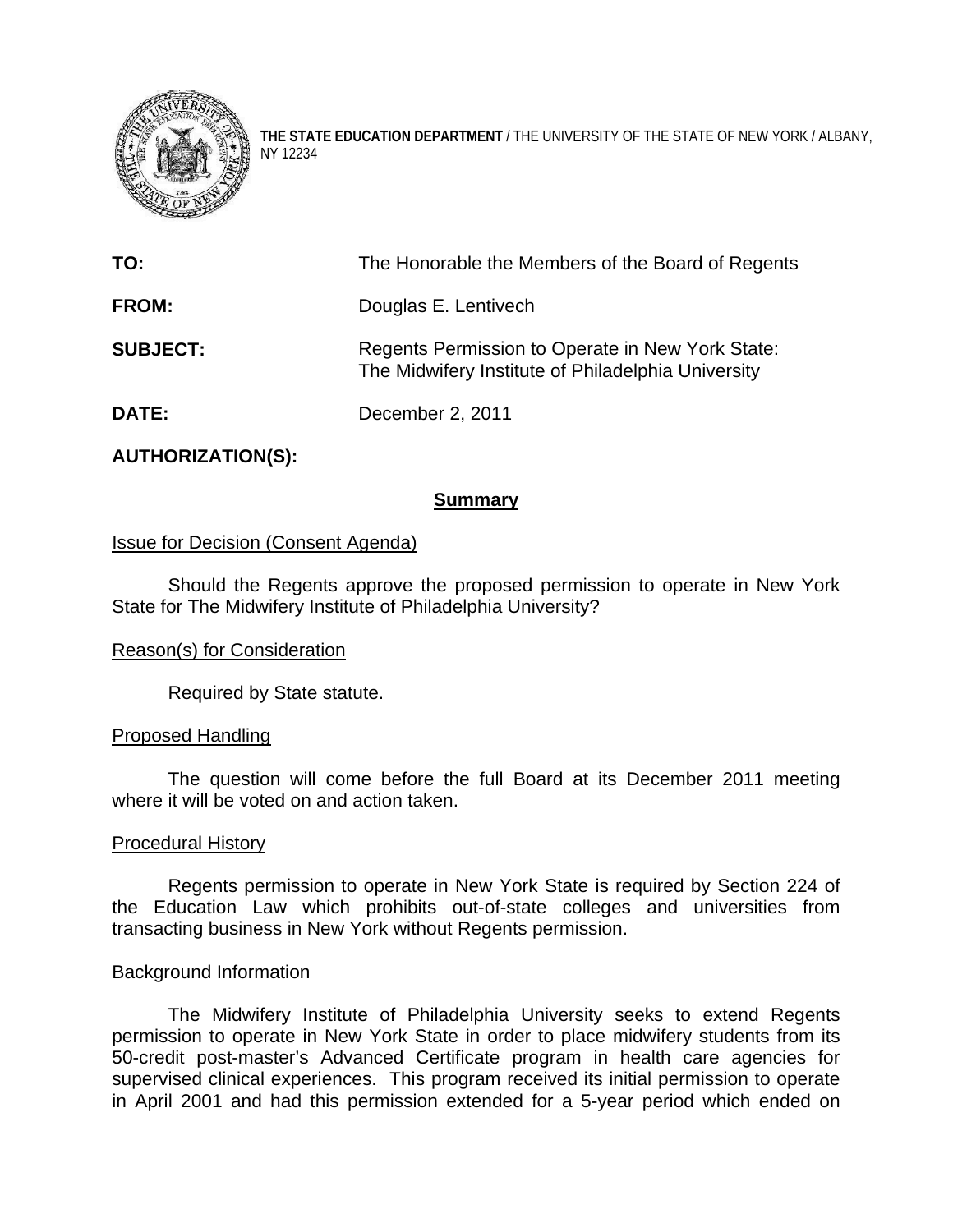November 30, 2011. At this time, the Institute is also requesting initial permission to operate in New York State for the purpose of providing clinical placements for students enrolled in its 62-credit Master of Science degree programs titled Nurse-Midwifery (open to individuals with a bachelor's degree in nursing who are licensed as registered nurses) and Midwifery (open to individuals who have completed approximately 50 credits of prerequisite course work in the liberal arts and sciences but are not licensed as registered nurses).

 Article 140 of the Education Law restricts the practice of midwifery to licensed persons or students enrolled in educational programs that the State Education Department has registered. The Institute's Midwifery programs are accredited by the Accreditation Commission for Midwifery Education (ACME). The next ACME review is scheduled for June 2015. Philadelphia University has been accredited by the Middle States Commission on Higher Education since 1955, with the next review scheduled for the 2015-2016 academic year. The programs meet the standards for registration as set forth in the Regulations of the Commissioner of Education.

## Recommendation

It is recommended that the Regents approve the proposed permission to operate effective December 13, 2011, which authorizes The Midwifery Institute of Philadelphia University to use clinical agencies in New York for clinical education of midwifery students in its Master of Science and post-master's Advanced Certificate programs.

### Timetable for Implementation

This approval will be effective until December 31, 2016.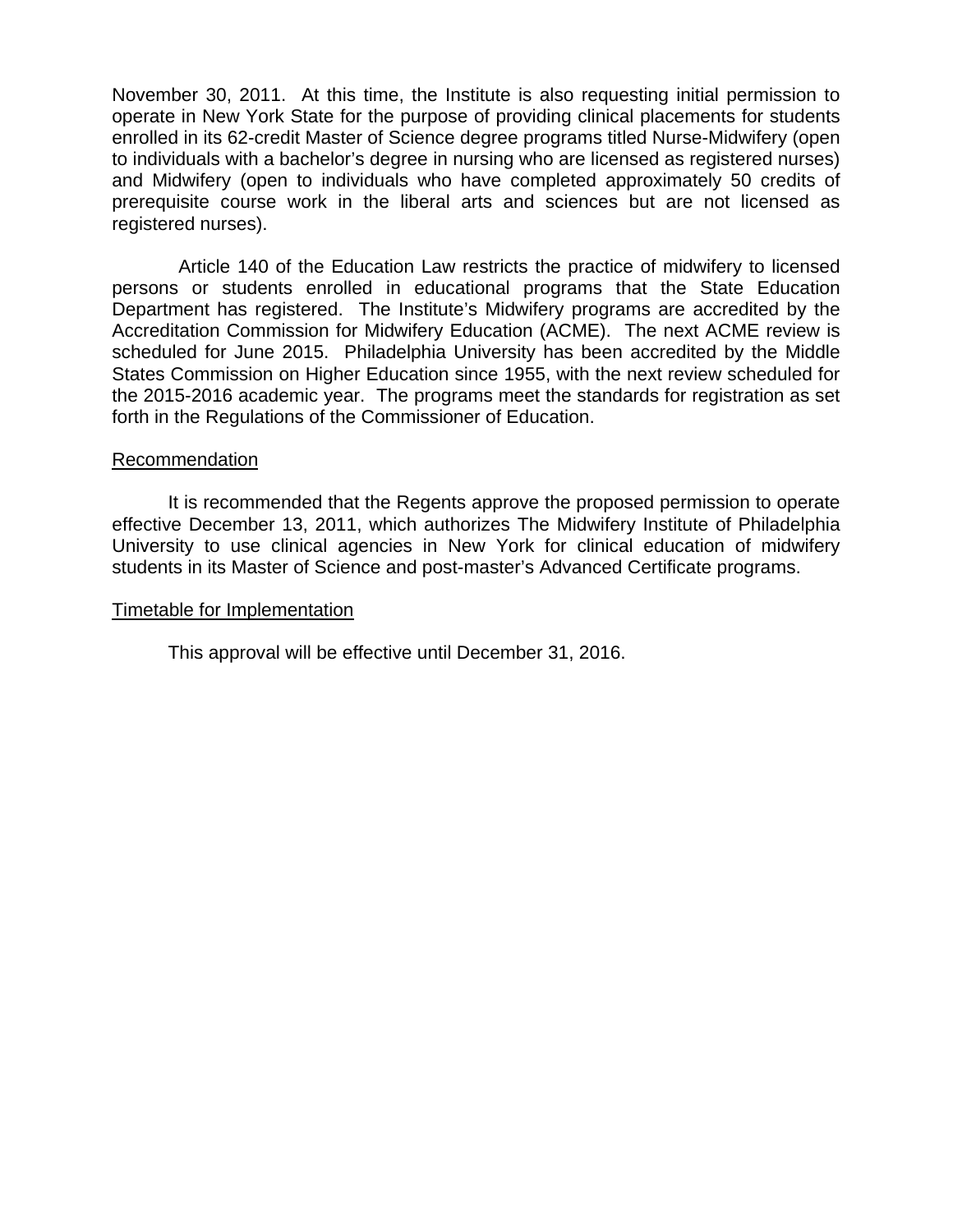### **INFORMATION IN SUPPORT OF RECOMMENDATION**

 Section 6951 of the Education Law defines midwifery as "the management of normal pregnancies, childbirth and postpartum care as well as primary preventive reproductive health care of essentially healthy women as specified in the written practice agreement and shall include newborn evaluation, resuscitation, and referral of infants." Pursuant to a written agreement with an obstetrician, a midwife is authorized to "prescribe and administer drugs, immunizing agents, diagnostic tests and devices, and to order laboratory tests."

 Midwifery education at the Institute began in 1996 with the establishment of the Institute of Midwifery, Women and Health. In April 2001, the Institute was granted approval by the Board of Regents to use clinical facilities in New York for its Advanced Certificate program. The current name, The Midwifery Institute of Philadelphia University, was adopted in 2005. The programs at the Institute are designed to prepare clinically competent nurse-midwives and midwives who provide family-centered primary health care to women in out-patient and in-patient settings. Classroom and clinical work focuses on the management of primary care; care for women and newborns during pregnancy, birth, and postpartum periods; and family planning and gynecological care. Students learn collaborative management of the care of women and newborns with complications. Didactic course work is delivered using Blackboard as the distance learning platform and Adobe Connect as the voice and visual distance communication platform, which enables students to meet the programs' educational objectives without leaving their communities. Students in the degree and certificate programs can complete requirements in six semesters. Students are required to come to the Philadelphia campus twice during their enrollment. The first trip is for one week of clinical skills instruction and practice prior to the start of the out-patient clinical experience, and the second trip to the campus is for one week of clinical skills instruction and practice prior to the start of the in-patient clinical experience.

 The current request involves the annual placement of up to 5 midwifery students who are enrolled in the Nurse-Midwifery or Midwifery master's degree or post-master's Advanced Certificate programs in New York facilities for 850 clock hours of preceptored experiences over 4 semesters. Historically, the School has not had more than five students a year who have requested placement in New York facilities for completion of their midwifery clinical practicum courses. The School has agreements with 10 facilities for clinical experiences, which it uses on a rotating basis to accommodate students in various geographic areas of the state. Typically the School places only one student at each facility. Clinical placements will be for 4 courses that are part of a 14-credit clinical practicum sequence. Each nurse-midwifery student will be precepted by a senior nurse-midwife on staff at the participating agency. Preceptors must be nationally certified in midwifery. Preceptors will be responsible for completing a competencybased written evaluation for each student. Midwifery Institute faculty members follow a cohort of students through the clinical portion of their education and interact via telephone conferencing every two to four weeks with each clinical preceptor and student to assess student progress and student-preceptor interaction. Each faculty member has a minimum of a master's degree and is a Certified Nurse Midwife.